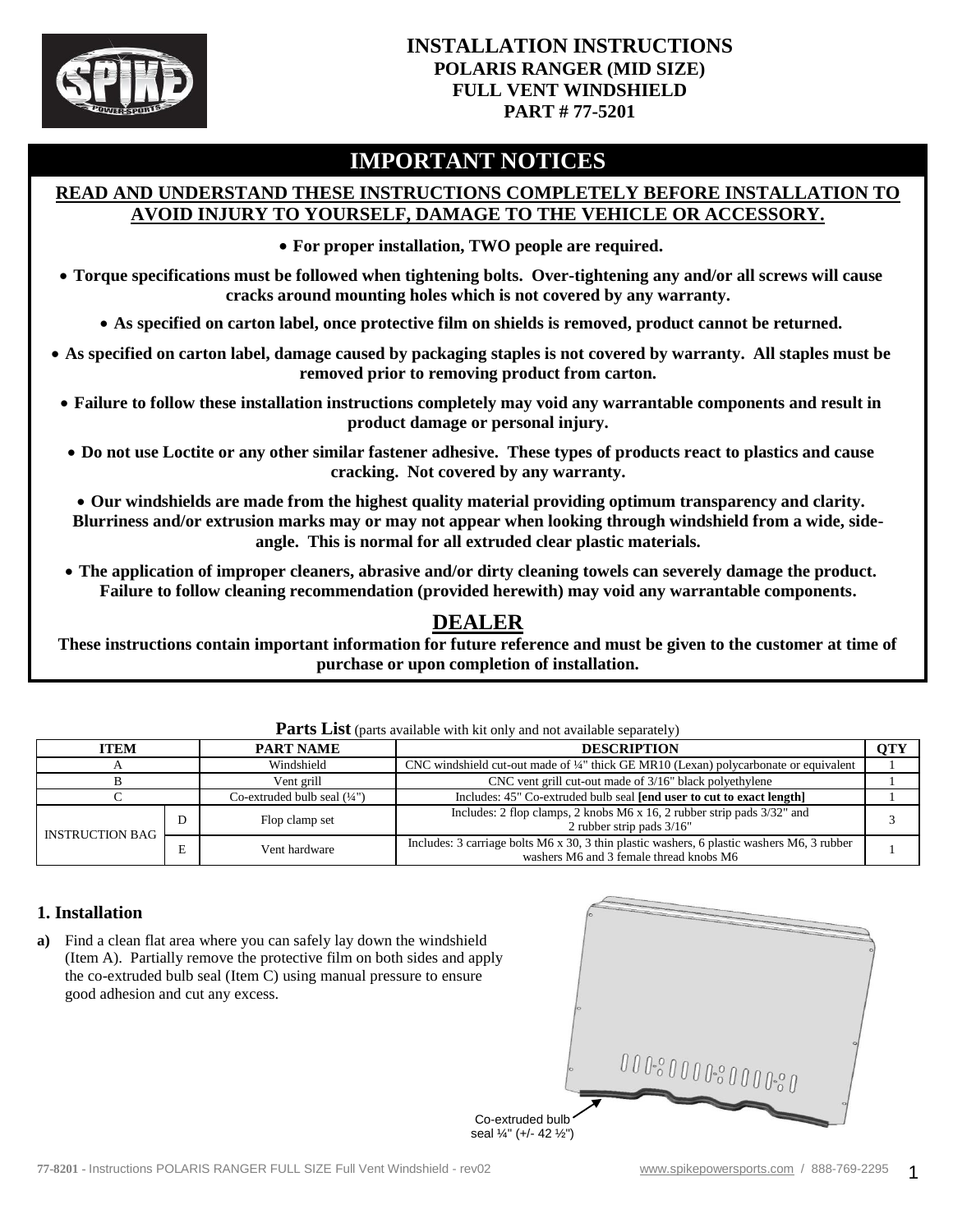**b)** As per drawing, install the vent grill (Item B) to the windshield using supplied hardware (Item E).



**c) Verify "Rubber strip" chart.** If required, peel and stick the rubber strips to clamps (Items D) as shown below. Different thicknesses of rubber strips are supplied with the clamp kits in order to fit multiple tube sizes. Make sure that the proper one is used. See chart indicating which rubber strip to use for the different tube sizes. **The roll-cage tube size of your vehicle is 1 ¾".**

| <b>RUBBER STRIP SELECTOR CHART</b>        |                                           |  |  |  |  |
|-------------------------------------------|-------------------------------------------|--|--|--|--|
| <b>ROLL BAR / ROPS</b><br><b>DIAMETER</b> | <b>RUBBER STRIPS TO</b><br><b>INSTALL</b> |  |  |  |  |
| 2" (2.000")                               | Not applicable                            |  |  |  |  |
| $1\frac{7}{8}$ " (1.875")                 | 3/32" (0.094")                            |  |  |  |  |
| $1\frac{3}{4}$ " (1.750")                 | 3/16" (0.188")                            |  |  |  |  |

Plastic



**d)** Attach the clamps to the roll-cage as shown below and pre-adjust tightening tension of all clamps. N**OTE: Keep all clamp handles open as shown in step 3 below; this will allow you to move the clamps up or down when installing the windshield for the first time.**



**77-8201 -** Instructions POLARIS RANGER FULL SIZE Full Vent Windshield - rev02 [www.spikepowersports.com](http://www.spikepowersports.com/) / 888-769-2295 2